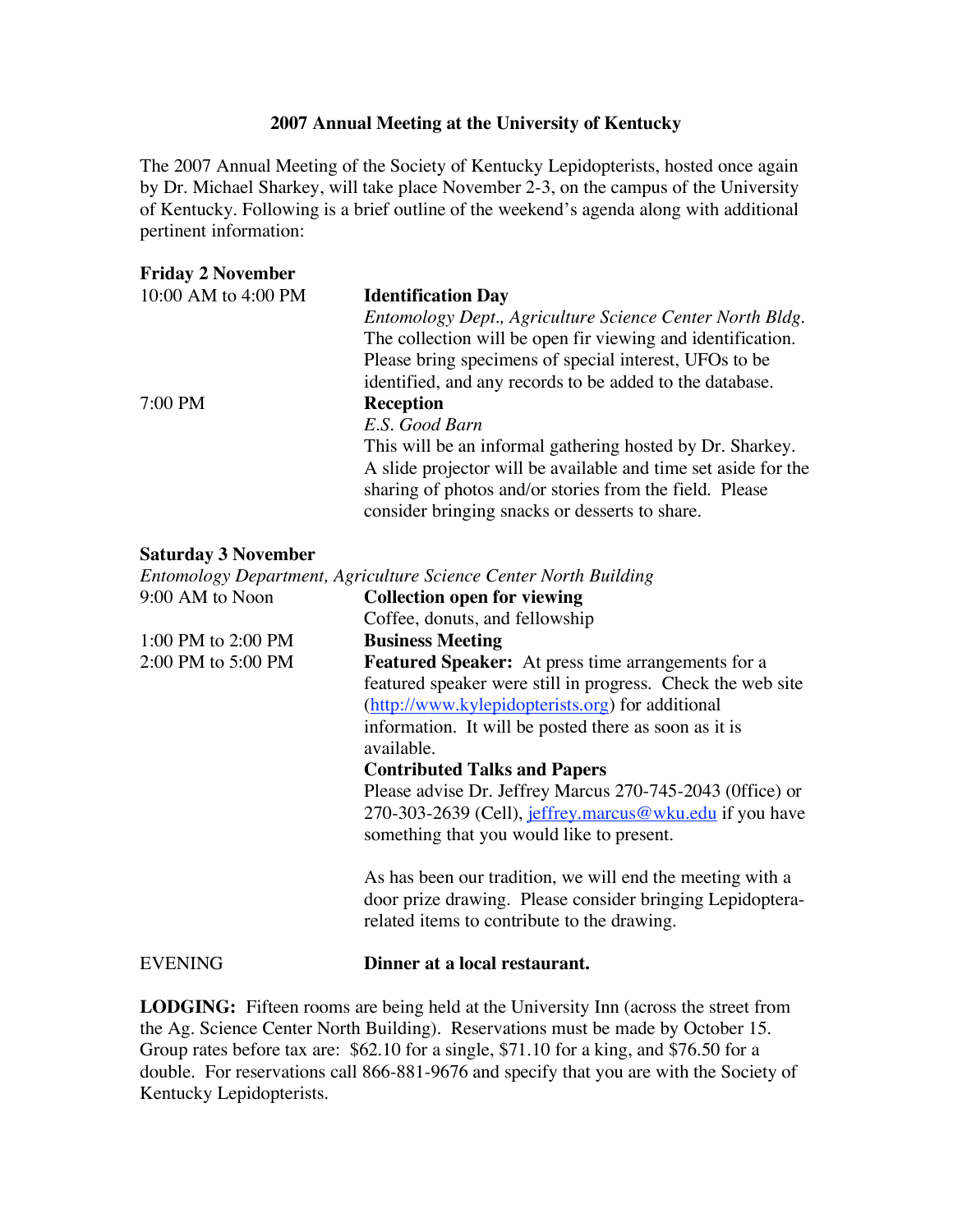**PARKING:** Those staying at the University Inn may park there and walk across the street to the meeting. There is a parking lot directly behind the Ag. Science Center North Building and a parking garage at the corner of Cooper Dr. and University Dr. Parking permits will be required for Friday only and may be obtained from Dr. Sharkey upon arrival. You may park in front of the building for 15 minutes while securing your permit. If there are any problems, contact Dr. Sharkey @ 859-257-9364.

**DIRECTIONS:** A map page showing the University Inn and meeting locations is included below.